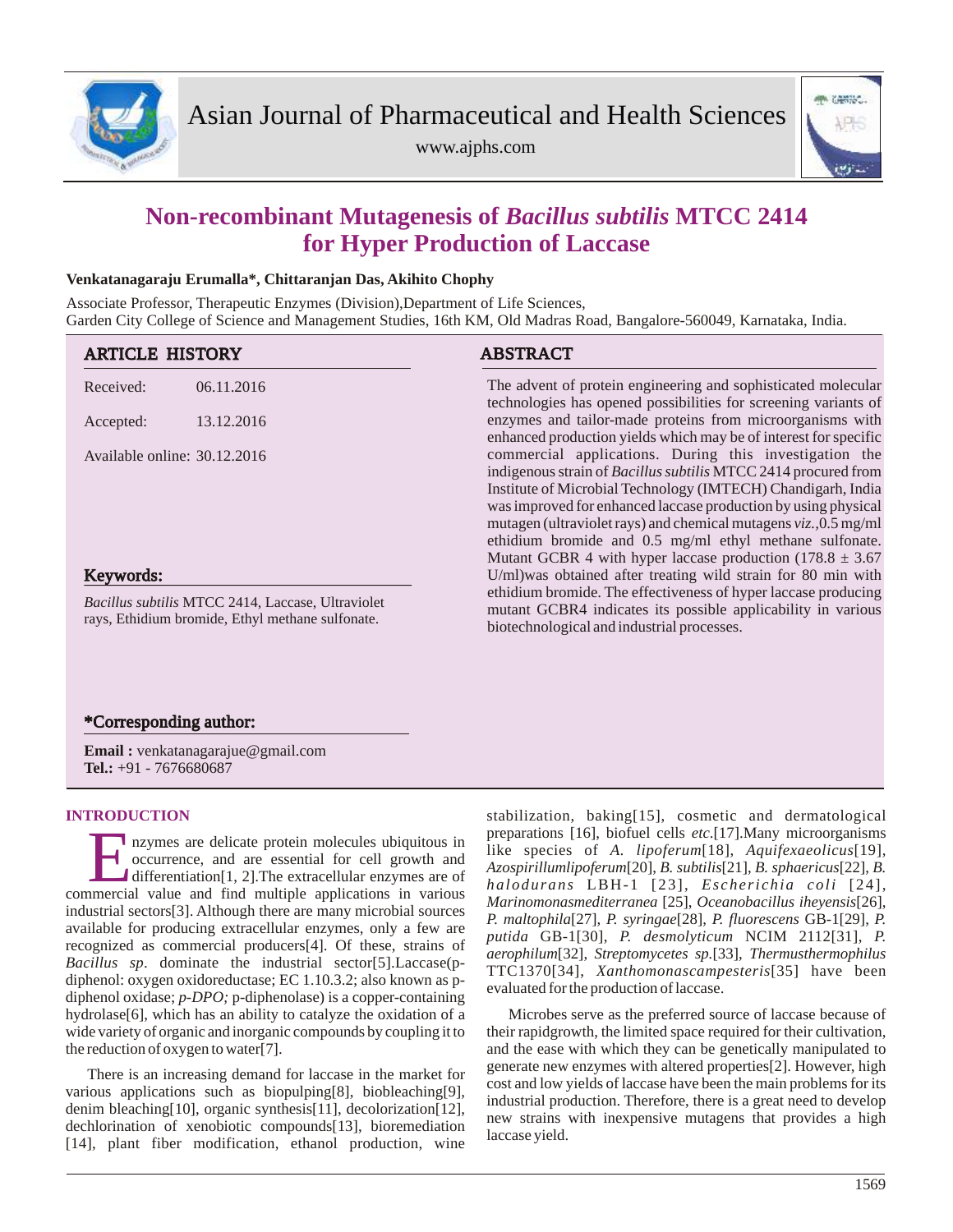For industrial use enzyme must be produced at low cost and should be reusable and reproducible[2]. To achieve this many techniques has been developed for strain improvement. Strain improvement is usually done by mutating the microorganism that produces the enzyme by techniques such as classical mutagenesis, which involves exposing the microbe to physical mutagens such as X-rays, ?-rays, UV rays, etc., and chemical mutagens such as NTG, EMS, EtBr, etc.[2,36].

There are a great number of literatures reported to use the strain improvement process for producing various industrial enzymes like lipase, chitinase, cellulase, glucoamylase, protease and fibrinolytic protease [2,37-39]**.** But there was no report available on mutation studies of *Bacillus subtilis* MTCC 2414 for laccase production. The present investigation was undertaken to improve the laccase quantitatively from *Bacillus subtilis* MTCC 2414 strain through exposure to physical and chemical mutagens.

## **MATERIALS AND METHODS**

## **Experimental Chemicals**

All chemicals and reagents of analytical grade were used in this research and are mostly purchased from sigma USA and Hi media Mumbai. All the experiments were conducted in triplicate and the mean values are considered.

## **Micro organism and Inoculum Preparation**

The *Bacillus subtilis* MTCC 2414 strain that produces laccase was employed in the present study. The organism was procured from IMTECH, Chandigarh, India. Stock cultures were maintained in nutrient broth medium with 70% glycerol, cultures were preserved at -20°C[40]. The inoculum was prepared by transferring a loopful of stock culture (*Bacillus subtilis* MTCC 2414) to a certain volume (100 ml) of sterile nutrient broth, stock medium, then incubated it overnight at 37°C on a rotary shaker 200 rpm, before being used for inoculation[2]. Astock suspension was prepared and adjusted to  $7\times10^3$  cells/ml.

#### **Mutation and Selection**

## **Mutagenesis by UVIrradiation**

Four ml of the spore suspension containing  $1 \times 10^7$  spores/ml

was pipetted aseptically into sterile petridish of 80 mm diameter having a flat bottom. The exposure of spore suspension to UV light was carried at a distance of 30 cm away from the UV lamp (15 W, 2537Å). The exposure times were 30 to 90 min [2,41- 46].Each UV exposed spore suspension was stored in the dark overnight to avoid photo reactivation, then was serially diluted in saline and plated in agar medium using 0.04% guaiacol. The plates were incubated for 24h at 37°C and the numbers of colonies on each plate was counted. Each colony was assumed to be formed from a single spore. Mutants for hyper production of laccase were detected visually by the intensity of zone sand were further selected based on their capacity of enzyme production in the liquid medium.

## **Mutagenesis by Ethidium bromide (EtBr)**

Four ml of the UV mutated spore suspension containing  $1\times10^7$ spores/ml was pipetted aseptically into 15 ml of (0.5 mg/ml) Ethidium bromide (EtBr) solution and incubated at 37°C. The sample (2 ml) of this solution was taken at intervals of 30 to 270 min and centrifuged immediately at 10,000 rpm for 5 min at 37°C [2,43,47-50]. The supernatant was decanted and the cell pellet obtained was resuspended in 5 ml saline to stop the reaction. The washed cell suspension was serially diluted in saline and plated on agar medium using 0.04% guaiacol. The plates were incubated for 24h at 37°C and the number of colonies on each plate was counted. Each colony was assumed to be formed from a single spore. Mutants for hyper production of laccase were detected visually by the intensity of zones and were further selected based on their capacity of enzyme production in the liquid medium.

## **Ethyl Methane Sulfonate (EMS) Mutagenesis**

Four ml of the EtBr mutated spore suspension containing  $1 \times 10^7$  spores/ml was pipetted aseptically into 15 ml of (0.5) mg/ml) ethyl methane sulfonate (EMS) solution and incubated at 37°C. The sample (2 ml) of this solution was taken at intervals of 30 to 270 min and centrifuged immediately at 10,000 rpm for 5 min at 37°C [2,43,44,49-51]. The supernatant was decanted and the cell pellet obtained was re suspended in 5 ml saline to stop the reaction. The washed cell suspension was serially diluted in saline and plated on agar medium using 0.04% guaiacol. The plates were incubated for 24h at 37°C and the number of colonies in each plate



**Fig 1.** : Mutants after the treatment with UV radiations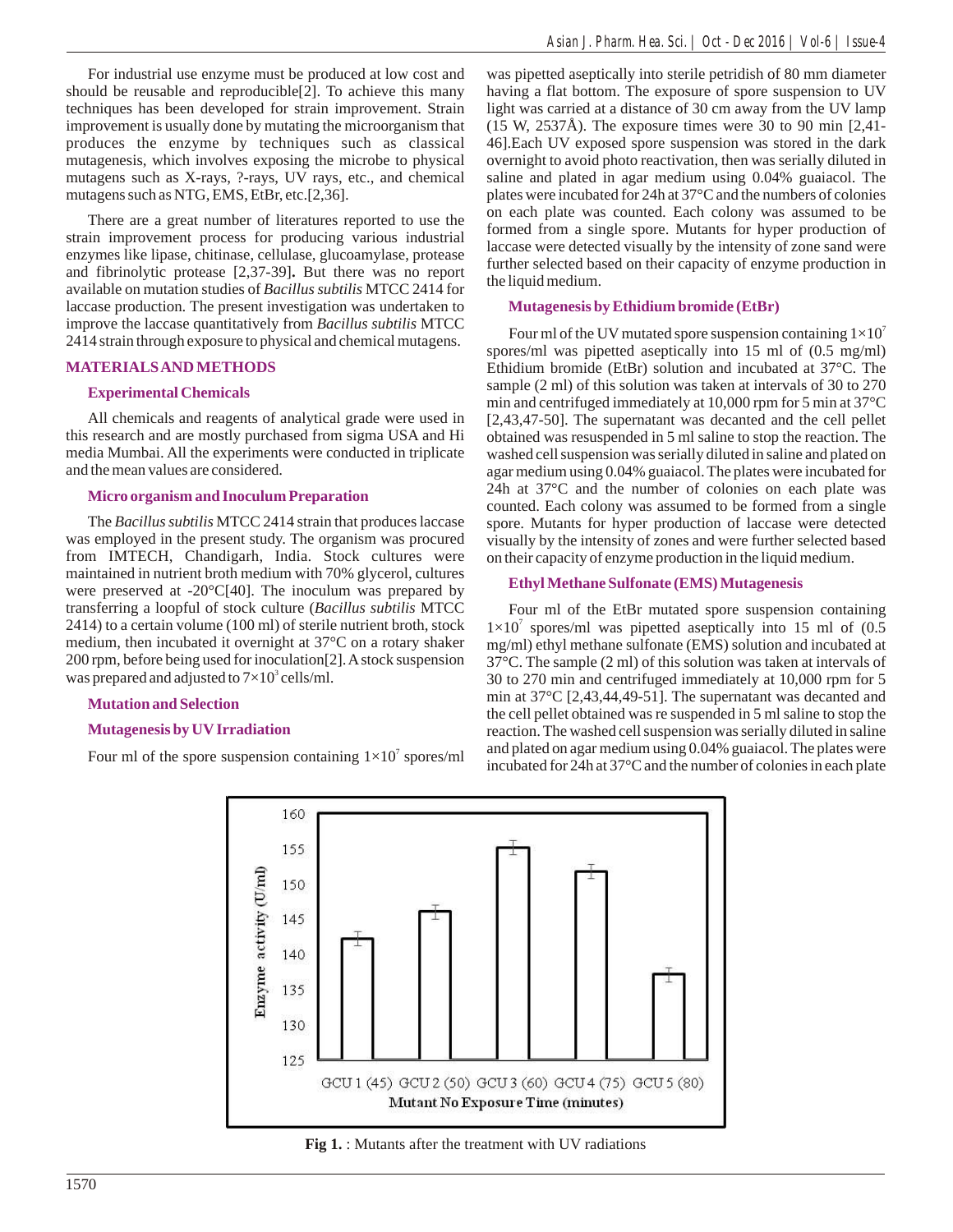

**Fig 2.** : Mutants after the treatment with EtBr



**Fig 2.** : Mutants after the treatment with EMS

were counted. Each colony was assumed to be formed from a single spore. Mutants for hyper production of laccase were detected visually by the intensity of zones and were further selected based on their capacity of enzyme production in the liquid medium.

#### **Production of Laccase by Shake Flask Fermentation**

Hyper laccase producing mutant strains of ultra-violet rays, ethyl methane sulfonate and ethidiumbromide were inoculated separately in the fermentation medium. The medium used for the production of laccase contains (g/l)1.0 glucose, 1.0 peptone, 0.2 K<sub>2</sub>HPO<sub>4</sub>, 0.04 CaC1<sub>2</sub>, 0.02 MgSO<sub>4</sub>, 0.0002 FeSO<sub>4</sub>, 0.001 ZnSO<sub>4</sub> and 0.02 guaiacol (Hi media, Mumbai, India) as inducer for laccase production. The pH 6 of the medium was adjusted with 1N HC1/NaOH. Two percent (v/v) of 24h old inoculum suspension was transferred to 50 ml of growth medium in 250 ml Erlenmeyer flasks. These flasks were then placed in the rotary incubator shaker (Lab top) rotating at 200rpm for 24h at 37°C. After the completion of fermentation the whole fermentation broth was centrifuged at 10,000 rpm at 4°C for 10 min and the clear supernatant (crude enzyme) was used for the estimation of

laccase. All the experiments were run parallel in triplicate.

#### **Determination of Laccase Activity**

Laccase activity was measured by monitoring the oxidation of 1mM guaiacol (Hi media, Mumbai, India) buffered with 0.2 M sodium phosphate buffer (pH 6) at 420 nm for 1 min. The reaction mixture (900 μl) contained 300 l of 1 mM guaiacol, culture filtrate, and 0.2 M sodium phosphate buffer (pH 6). One unit of the enzyme activity was defined as the amount of enzyme that oxidized 1 mol of guaiacol per minute. The enzyme activity was expressed in U/ml [52].

#### **RESULTS**

## **Improvement of Strain by Physical (UV Radiation) Mutagenesis**

Data of Fig: 1shows the production of laccase by UV treated strains of *Bacillus subtilis* MTCC 2414. The parental strains of *Bacillus subtilis* MTCC 2414 was subjected to UV treatment for different time intervals i.e. from 30 to 90 min. Of all the isolates investigated, maximum enzyme production  $(155.2 \pm 1.19)$ U/ml/min) was obtained by GCU 3 which was selected after 60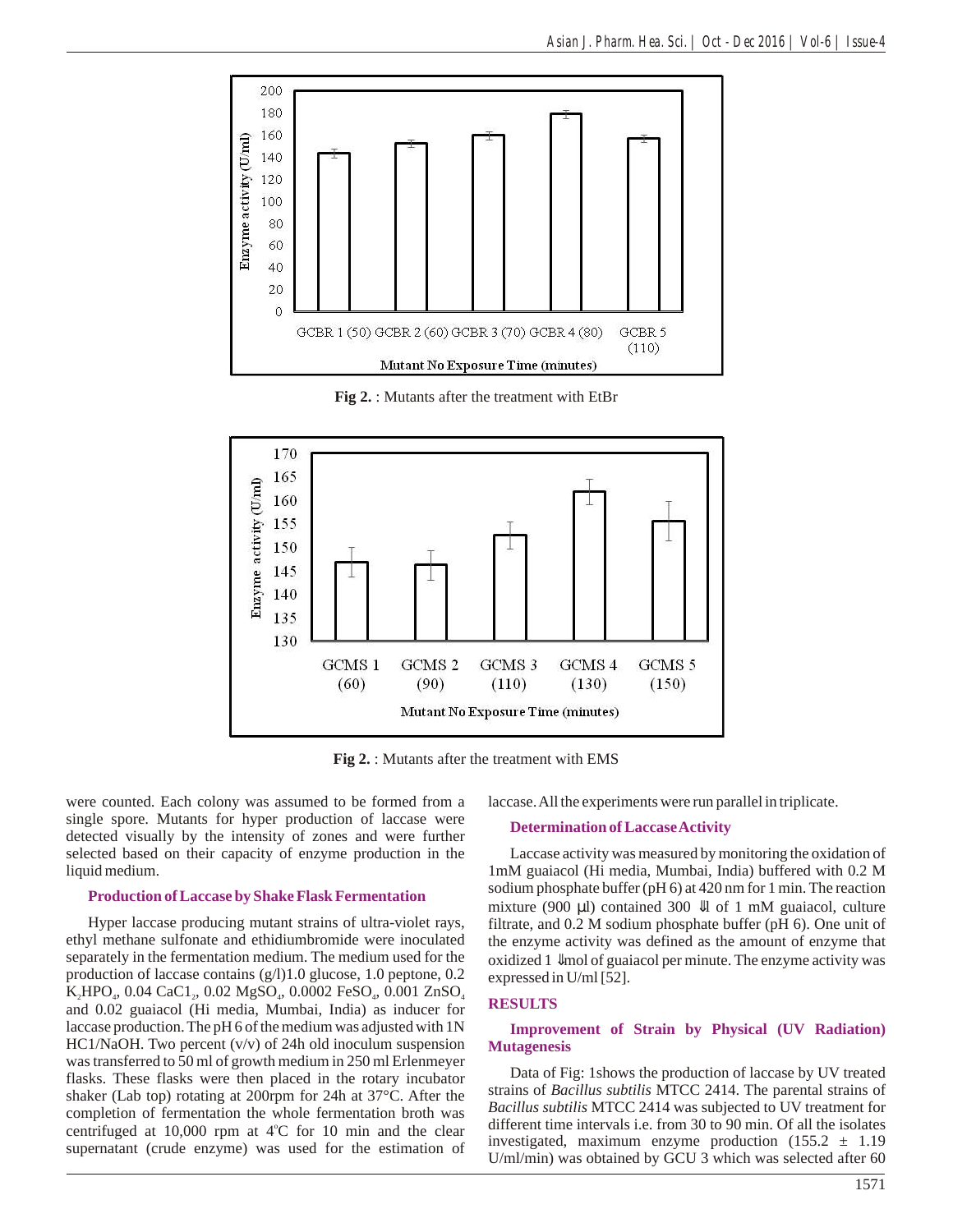min of UV treatment.

## **Improvement of Strain by Ethidium Bromide (EtBr) Mutagenesis**

The mutant strains of *Bacillus subtilis* MTCC 2414 was selected after the treatment of the parental strain with EtBr (Fig: 2). The GCU 3 strain of *Bacillus subtilis* MTCC 2414 was subjected to EtBr treatment for different time intervals i.e. 30 to 270 min. Of all the isolates investigated, maximum enzyme production  $(178.8 \pm 3.67 \text{ U/ml/min})$  was obtained by GCBR 4.

## **Improvement of Strain by Ethyl Methane Sulfonate (EMS) Mutagenesis**

The strains of *Bacillus subtilis* MTCC 2414 were screened after the chemical treatment with EMS (Fig: 3). The GCBR 4 strains of *Bacillus subtilis* MTCC 2414 was subjected to EMS treatment for 30 to 270 min. Of all the isolates investigated, maximum enzyme production (161.8  $\pm$  2.76 U/ml/min) was obtained by GCMS 4.

## **DISCUSSION**

Five UV treated mutant strains of *Bacillus subtilis* MTCC 2414 were isolated on the basis of a bigger zone of guaiacol oxidation in the petri plates and named as GCU isolates. These strains were screened for laccase production under submerged fermentation. Of all the isolates investigated, maximum enzyme production (155.2  $\pm$  1.19 U/ml/min) was obtained by GCU 3 which was selected after 60 min of UV treatment. The production of enzyme following the growth of the organism was found to be highly significant than other mutant derivatives. But this mutant was not stable. It may be due to the reason that the mutant produced by UV irradiations had undergone back mutations when they were exposed to light [41]. Five EtBr treated mutant strains of *Bacillus subtilis* MTCC 2414 was selected on the basis of a bigger zone of guaiacol oxidation in the petriplates and named as GCBR isolates. Further screening of the strains for laccase production under submerged fermentation. Of all the isolates investigated, maximum enzyme production  $(178.8 \pm 3.67)$ U/ml/min) was obtained by GCBR 4. Five EMS treated mutant strains of *Bacillus subtilis* MTCC 2414 was isolated on the basis of a bigger zone of guaiacol oxidation in the petriplates and named as GCMS isolates. This mutant showed improvement in the production of the enzyme. Of all the isolates investigated, maximum enzyme production (161.8  $\pm$  2.76 U/ml/min) was obtained by GCMS 4.

## **CONCLUSION**

The search for promising strains of laccase producers is a continuous process. In this study the wild strain of *Bacillus subtilis* MTCC 2414 was improved for enhanced laccase production by using physical and chemical mutagens.GCBR 4 with hyper laccase production  $(178.8 \pm 3.67$ U/ml/min) was obtained after 80 min treating wild strain with Ethidium bromide. Finally, from the above results it was concluded that *Bacillus subtilis* MTCC 2414 mutant strain was developed by using EtBr treatment remained as a stable mutant after multiple culture cycles.GCBR 4 mutant showed 2 fold higher laccase production than the wild strain in flask fermentation. Thus the selected mutant has potential in minimizing the cost of enzyme for its biotechnological applications.

## **ACKNOWLEDGEMENTS**

The authors would like to thank the chairman Garden City

Group of Institutions Dr. Joseph VG for providing laboratory facilities and supporting this work.

## **REFERENCES**

- 1. Sharma S, Aneja MK, Mayer J, Scholter M, Munch JC. RNA fingerprinting of microbial community in the rhizosphere soil of grain legumes. Fems Microbiol Lett. 2004: 240: 181-186.
- 2. Venkatanagaraju E, Divakar G. *Bacillus Cereus* GD 55 Strain Improvement by Physical and Chemical Mutagenesis for Enhanced Production of Fibrinolytic Protease. International Journal of Pharma Sciences and Research. 2013a: 4(5): 81-93.
- 3. Venkatanagaraju E, Divakar G. Optimization and Production of Fibrinolytic Protease (GD kinase) from Different Agro Industrial Wastes in Solid State Fermentation. Current Trends in Biotechnology and Pharmacy.2013b: 7(3): 763-772.
- 4. Gupta R, Beeg Q, Khan S, Chauhan B. An overview on fermentation, downstream processing and properties of microbial alkaline proteases. Appl Microbiol Biotechnol. 2002a: 60(4): 381-395.
- 5. Gupta R, Beeg Q, Loranz P. Bacterial alkaline protease: molecular approaches and industrial applications. Appl Microbiol Biotechnol. 2002b: 59(1): 15-32.
- 6. Yoshida H. Chemistry of lacquer (Urushi). Part 1. *Journal of the Chemical Society of London. 1883:* 43: 472-486.
- 7. Dwivedi UN, Singh P, Pandey VP, Kumar A. Laccases production. Journal of Mol Catal.2011: 68: 117-128.
- 8. Call HP, Mucke I. History, overview and applications of mediated lignolytic systems, especially laccase-mediator systems (Lignozym® process). J Biotechnol.1997: 53: 163- 165.
- 9. Balakshin M, Capanema E, Chen CL.Biobleaching of pulp with dioxygen in the laccase mediator systemreaction mechanisms for degradation of residual lignin. J Mol Catal. 2001: 13: 1-3.
- 10. Pazarlıoglu NK, Sarii ik M, Telefoncu A.Laccase: production by Trametes versicolor and application to denim washing. Process Biochem.2005: 40: 1673-1675.
- 11. Aktas N, Tanyolaç A. Reaction conditions for laccase catalyzed polymerization of catechol. Bioresour Technol.2003: 87: 209-211.
- 12. Soares GMB, Amorim MTP, Hrdina R. Studies on the biotransformation of novel disazo dyes by laccase. Process Biochem.2002: 37: 581-583.
- 13. Ullah MA, Bedford CT, Evans CS. Reactions of pentachlorophenol with laccase from *Coriolus versicolor*. Appl Microbiol Biotechnol.2000: 53: 230-235.
- 14. Pointing SB. Feasibility of bioremediation by white-rot fungi. Appl Microbiol Biotechnol.2001: 57: 20-23.
- 15. Selinheimo E, Kruus K, Buchert J. Effects of laccase, xylanase and their combination on the rheological properties of wheat doughs. J Cereal Sci.2006: 43: 152-156.
- 16. Golzberner K, Walzel B, Zastrow L. Cosmetic and dermatological preparation containing copper binding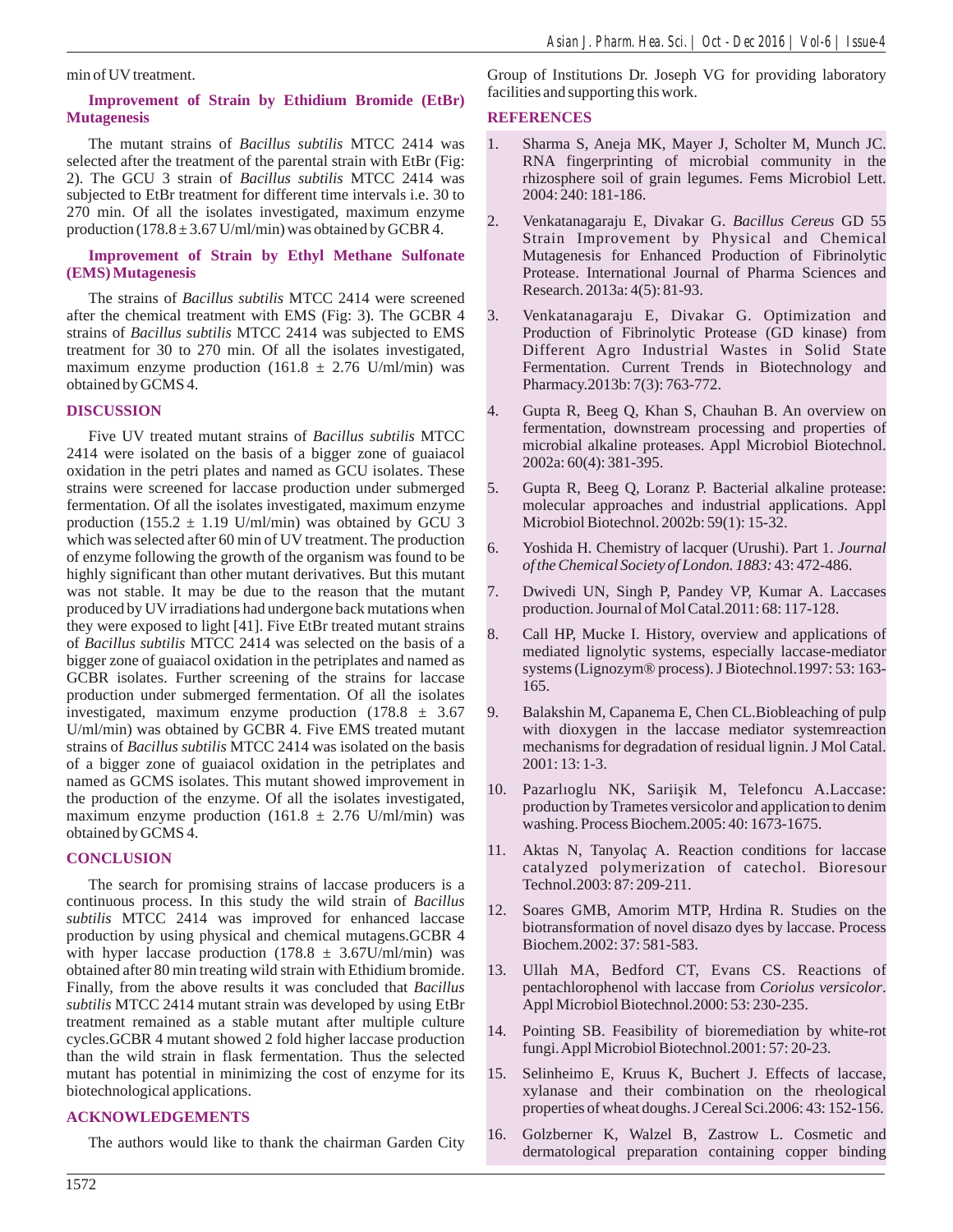proteins for skin lightening. Int Pat Appl. 2004: WO2004017931.

- 17. Alcalde M.Lacases: Biological Functions, Molecular Structure and Industrial Applications. J Mac Cabe.2007: 5: 461-476.
- 18. Diamantidis G, Effosse A, Potier P, Bally R. Purification and characterization of the first bacterial laccase in the rhizospheric bacterium *Azospirillumlipoferum*. Soil Biol Biochem.2000: 32: 919-927.
- 19. Deckert G, Warren PV, Gaasterland WG, Young AL. The complete genome of the hyperthermophilic bacterium *Aquifexaeolicus*. Nature.1998: 393: 353-358.
- 20. Givaudan A, Effosse A, Faure D, Potier P, Bouillant ML, Bally R. Polyphenol oxidase in *Azospirillum lipoferum* isolated from rice rhizosphere: Evidence for laccase activity in nonmotile strains of *Azospirillum lipoferum*. FEMS Microbiol Lett.1993: 108: 205-210.
- 21. Narayanan PM, Beenie J, Antony J, Murugan S. Production of Extracellular Laccase from *Bacillus subtilis* MTCC 2414 Using Agroresidues as a Potential Substrate. Biochemistry Research International. 2015: doi.org/10.1155/2015/ 765190.
- 22. Claus H, Filip Z. The evidence of a laccase like activity in a *Bacillus sphaericus* strain. Microbiol Res.1997: 152: 209- 215.
- 23. Ruijssenaars HJ, Hartmans S. Acloned *Bacillus halodurans* multicopper oxidase exhibiting alkaline laccase activity. Applied Microbiol Biotechnol.2004: 65: 177-182.
- 24. Kim C, Lorentz WW, Hoopes JT, Dean FF. Oxidation of phenolate siderophores by the multicopper oxidase encoded by the *Escherichia coli* yacK gene. J Bacteriol. 2001: 183: 4866-4875.
- 25. Kalme S, Parshetti G, Jadhav S, Govindwar S. Biodegradation of benzidine based dye Direct Blue-6 by *Pseudomonas desmolyticum* NCIM 2112. Bioresour Technol.2007: 98: 1405-1410.
- 26. Takami H, Takaki Y, Uchiyama I. Genome sequence of *Oceanobacillus iheyensis*isolated from the Iheya Ridge and its unexpected adaptive capabilities to extreme environments. Nucl Acids Res.2002: 30: 3927-3935.
- 27. Isono Y, Hoshino M. Laccase like activity of nucleoside oxidase in the presence of nucleosides. Agri Biol Chem.1989: 53: 2197-2203.
- 28. Cha JS, Cooksey DA. Copper resistance in *Pseudomonas syringae*by periplasmic and outer membrane proteins. Proc Natl Acad Sci USA.1991: 88: 8915-8919.
- 29. Okazaki M, Sugita T, Shimizu M, Ohode Y, Iwamoto K. Partial purification and characterization of manganese oxidizing factors of *Pseudomonas fluorescens*GB-1. Applied Environ Microbiol.1997: 63: 4793-4799.
- 30. Brouwers GJ, Devring JPM, Cornelis P.*CumA*, a gene encoding a multicopper oxidase, is involved in  $Mn^{2+}$ oxidation in *Pseudomonas putida*GB-1. Applied Environ Microbiol.1999: 65: 1762-1768.
- 31. Solano F, Lucaselio P, Lopezserrano D, Fernandez E, Sanchezamat A.Dimethoxyphenol oxidase activity of

different microbial blue multicopper proteins. FEMS Microbiol Lett.2001: 204: 175-181.

- 32. Fitzgibbon ST, Ladner H, Kim UJ, Stetter KO, Simon MI, Miller JH. Genome sequence of the hyper thermophilic archaeon*Pyrobaculumaerophilum*. Proc Natl Acad Sci.2002: 99: 984-989.
- 33. Arias ME, Arenas M, Rodriguez J, Soliveri J, Ball AS, Hernandez M. Kraft pulp biobleaching and mediated oxidation of a nonphenolic substrate by laccase from *Streptomyces cyaneus* CECT 3335. Applied Environ Microbiol. 2003: 69: 1953-1958.
- 34. Miyazaki K. A hyperthermophiliclaccase from *Thermus thermophiles* HB27. Extremophiles.2005: 9: 415-425.
- 35. Lee YA, Hendson M, Panopoulos NJ, Schroth MN. Molecular cloning, chromosomal mapping and sequence analysis of copper resistance genes from *Xanthomonascampestris*pv. Juglandis: Homology with small copper proteins and multicopper oxidases. J Bacteriol.1994: 176: 173-188.
- 36. Parekh S, Vinci VA, Strobel RJ. Improvement of microbial strains and fermentation processes. App Microbiol Biotechnol. 2004: 54: 287-301.
- 37. Haki G, Rakshit SK. Development in industrially important thermostable enzymes a review. Biores Technol.2003: 89: 17-34.
- 38. Bapiraju KVVSN, Sujatha P, Ellaiah P, Ramana T. Mutation induced enhanced biosynthesis of lipase. Afr J Biotechnol.2004: 3(11): 618-624.
- 39. Koncerova H, Vachova L, Chaloupka J. Mutants of *Bacillus megatereum*with altered synthesis of an exocellular neutral proteinase. Folia Microbiol.1984: 29: 99-103.
- 40. Richard RB, Murray PD. Guide to protein purification.  $2<sup>nd</sup>$ ed Academic Press is an Imprint of Elsevier. 2009: 463: 14-15.
- 41. Haq I, Khurshid S, Ali S, Ashraf MA, Rajoka MI. Mutation of *Aspergillus niger*for hyper production of citric acid from black strap molasses. World J Microbiol Biotechnol.2001: 17: 35-37.
- 42. Munazzah M, Ibraheem M, Sadia J.*Bacillus subtilis*  improvement through UV and chemical mutagenesis for indigenously hyper produced urate oxidase. Pak J Life Soc Sci.2012: 10: 123-129.
- 43. Ambika V, Karuna D, Poonam S.Hyper-Production of Laccase by *Pseudomonas putida* LUA15.1 through Mutagenesis. J Microbiol Exp.2016: 3(1): 3-8.
- 44. Mahmoud MG, Rifaat HM, El Sayed OH, El Beih FM, Selim MS. Effect of inducers and process parameters on laccase production by locally isolated marine Streptomyceslydicus from Red Sea, Egypt. International Journal of Chem Tech Research.2013: 5(1): 15-23.
- 45. Rasheeda K, Gyana R. Strain improvement of white rot fungi *Pycnoporuscinnabarinus*with the influence of physical and chemical mutagens for enhancing laccase production. Journal of Scientific and Industrial Research.2014: 73: 331-337.
- 46. Adebayo E, Adegoke O, Julius K, Achana Y, Tarun B.